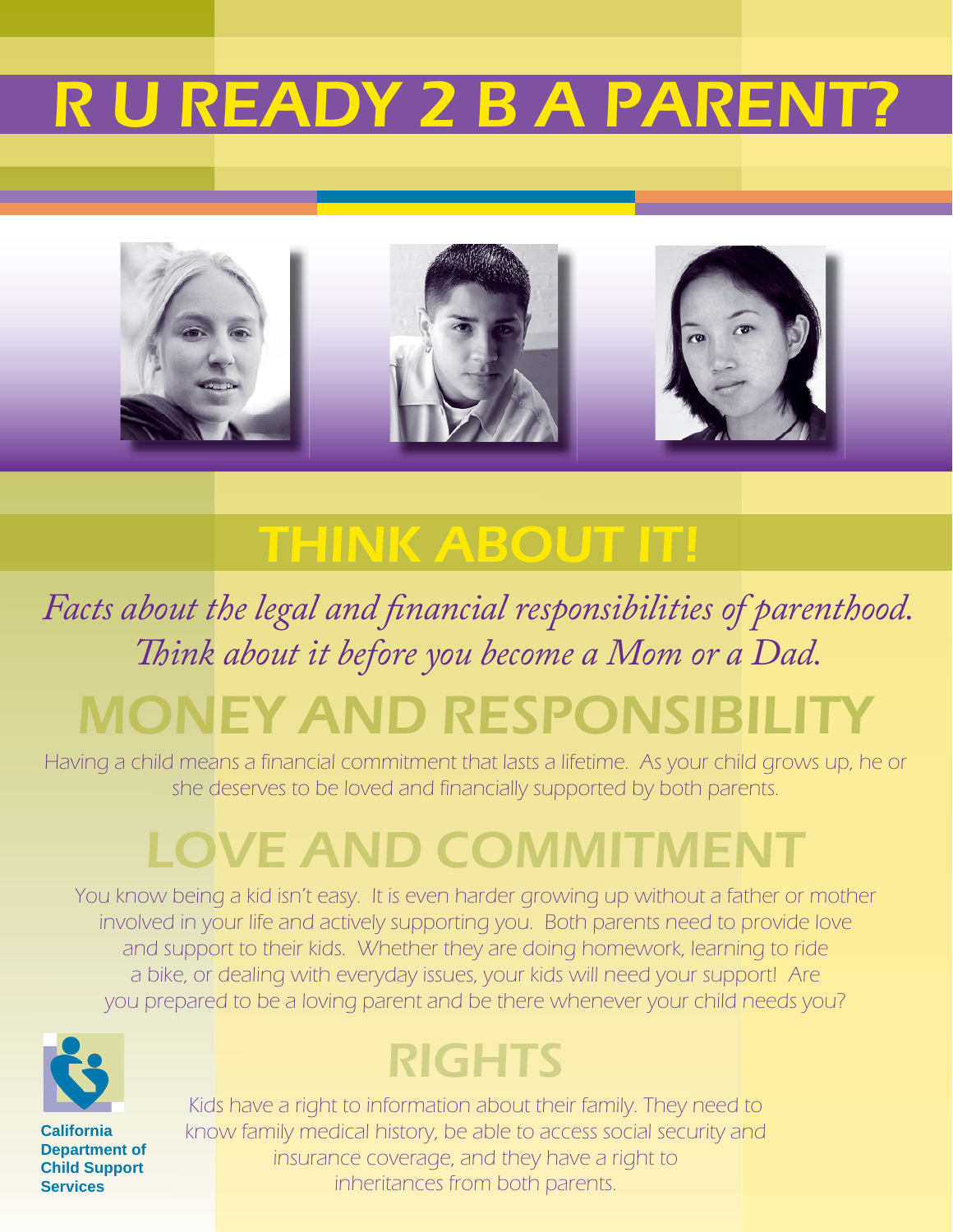# SUPPORTING A BABY TAKES WORK THINK ABOUT IT!



#### My baby's father and I aren't married, but we love each other. Do I really need to worry about child support now?

Yes, because sometimes situations change. To protect your baby's future, you should establish paternity (fatherhood). Signing a Declaration of Paternity is a fast, free and easy way to make sure your baby's father is legally recognized. Both unmarried parents can sign the declaration at the hospital when the baby is born. Or, they can do it later at the county Department of Child Support Services (DCSS) or the county welfare department. Also, the DCSS can give you information on getting a court order for child support if you are not together.

#### What do I need to do when my baby's mom wants child support from me?

After a child support case is opened with the county Department of Child Support Services (DCSS), you'll receive legal papers called a "Summons and Complaint" and proposed "Judgment Regarding Parental Obligations". You must respond. You can talk about the case with the county DCSS, either by calling or going to the department's office. Their telephone number and address is on the legal papers.





#### I don't get along with the baby's mom. What will happen if I refuse to pay child support?

The laws are tough on people who do not pay their support. Your driver's license privilege may be denied or suspended. Your credit history may be damaged, which means you can't buy the things you want like a stereo or a car. If you want to be a teacher or contractor someday, you may not be able to get a professional license because of unpaid child support. If you're lucky enough to win the lottery, your luck won't last long. Your lottery winnings will go to pay child support that is owed.

### What if I know who the father of my baby is but he won't admit it?

If he denies being the father, your county Department of Child Support Services will use a swab test to help determine paternity (fatherhood). The swab test is a quick and painless procedure that involves rubbing a cotton-like swab against the inside of a person's cheek to gather DNA samples from the possible father, the mother and the baby. The tests are very accurate. If you are not married to the father, his name will not be placed on the birth certificate until paternity is established.

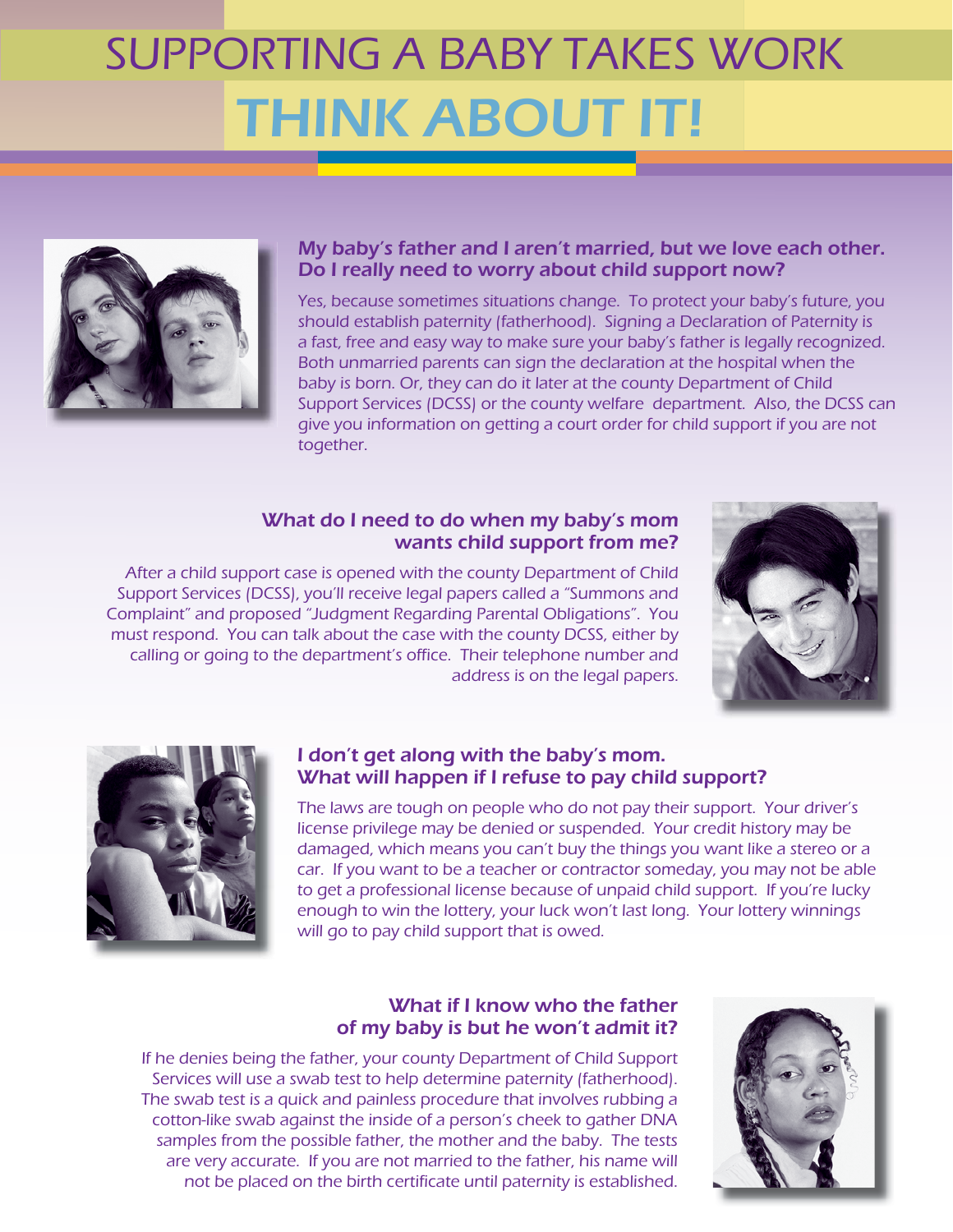## BOTH PARENTS ARE RESPONSIBLE THINK ABOUT IT!



### Can I get child support services while I'm pregnant before my baby is born?

No. You can, however, apply for services **after** the child is born. If the man you believe is the father denies it, DNA tests can be ordered after your baby is born. DNA tests can be scheduled by your county Department of Child Support Services.

#### My baby's daddy left town after I had our child and I don't know where he lives now. How will the state find him?

Any information you can give to your county Department of Child Support Services will be helpful. Driver's license records, social security numbers and work records are used to find parents who should be paying support. Information about the parent can also be gathered from employment and income tax records and law enforcement files. If the parent has moved to another state, the Child Support Enforcement Office in that state will work to locate the parent.





### How long does it usually take to get an order for the other parent to pay child support?

If the county Department of Child Support Services (DCSS) knows where to find the other parent, the DCSS can usually get an order for child support within 90 days. However, if the county DCSS must establish paternity, or if your case has to go to court, then the county DCSS has 12 months to complete all the necessary steps and get a child support order.

### I can't pay child support because I'm in school and I don't have a job.

Just because you're in school doesn't mean your financial obligation to your child goes away. While child support is usually based on your income, a court could determine that you have the ability to work, at least part time, while you are attending school. It is important that you keep your county Department of Child Support Services office informed of your current situation.